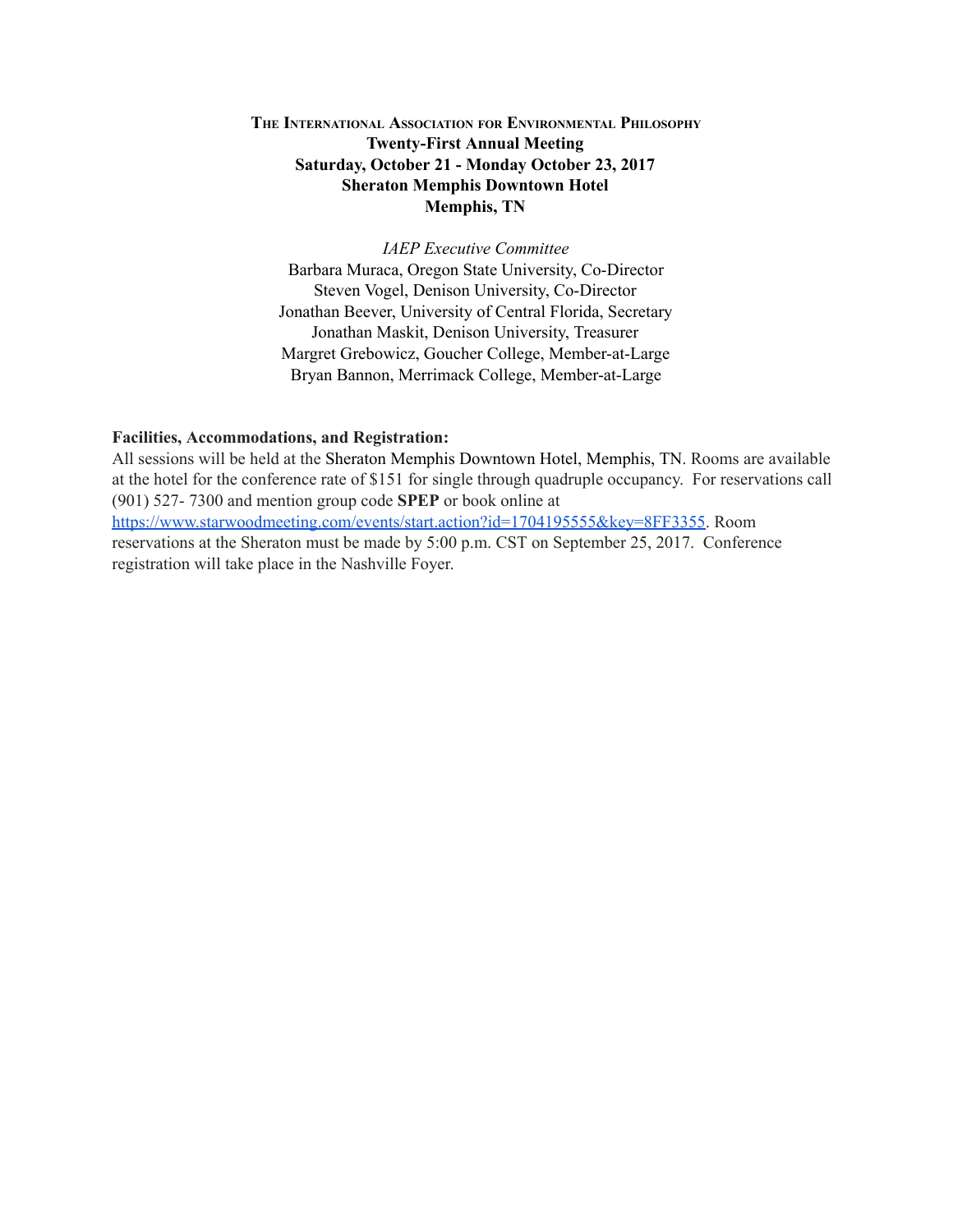# **SATURDAY, OCTOBER 21, 2017 8:00 p.m.**

#### **IAEP KEYNOTE** Nashville

# **KYLE POWYS WHYTE** Michigan State University

# **"Indigenous Philosophies of Environmental Justice: Braiding Traditional Knowledge, Resistance and Decolonization in the Anthropocene Epoch"**

Introduced and Moderated by Barbara Muraca, Oregon State University

**9:30 p.m**. **IAEP RECEPTION** Nashville Foyer

 $\mathcal{L}_\text{max}$ 

## **SUNDAY, OCTOBER 22, 2017**

#### **SUNDAY MORNING 9:00—10:30 a.m.**

# **Session 1:** *Decolonial Epistemologies and Indigenous Knowledge* **Knoxville**

Moderator: Eva-Marie Raepple, College of DuPage

"(Un)Earthing the Ecological Violence of Settler Colonialism," Esme Murdock, Morehouse College "A Care Ethical Interpretation of Stewardship," Kimberly Dill, The University of Texas at Austin

# **Session 2***: The Lives of (Other) Animals*

# **Chattanooga**

Moderator: Jeff Wasche, West Chester University of Pennsylvania "Animal Temporality - A Phenomenology of Dark Time," David Peña-Guzmán, San Francisco State University "Beyond Biosecurity: Facing Death, Facing Cougar," Chandler D. Rogers, Boston College

"Nature Speaks: Merleau-Ponty, Metaphor, and Dialogical Relations of the Human and the Non-Human," Kay Rollans, Concordia University

# **Session 3:** *Invited Session in collaboration with ISEE: Author meets critics Benjamin Hale's* **The Wild and the Wicked: On Nature and Human Nature**

# **Jackson**

Moderator: Barbara Muraca, Oregon State University Ian Werkheiser, University of Texas (Rio Grande Valley) Ken Shockley, Colorado State University Benjamin Hale, University of Colorado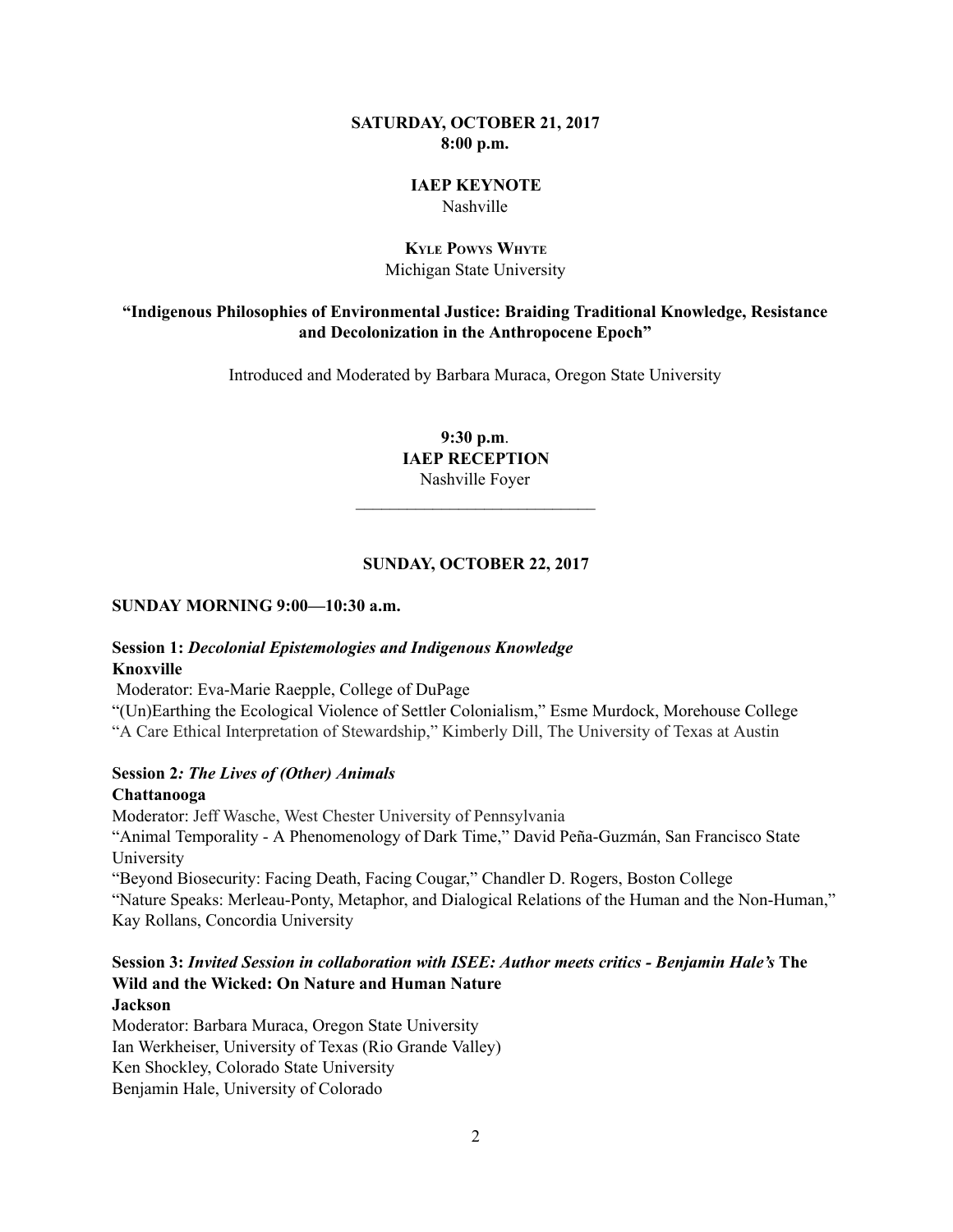# **SUNDAY MORNING 10:30 a.m.—10:45 a.m., Coffee Break**

## **SUNDAY MORNING 10:45 a.m.—12:15 p.m.**

## **Session 1:** *Native Environmental Activism* **Knoxville**

Moderator: Bryan Bannon, Merrimack College

"Rights, Culture, and Land: Theorizing Politics, Ecojustice, and Ceremony in Contemporary Native Environmental Activism," William Edelglass and Christopher Lamb, Marlboro College "An Ethnography of the Trans-Pecos Pipeline Protest: Ethical Perspectives on a Controversial Energy Project in Oil Country," Giovanni Frigo, University of North Texas "Spinozist Ethics & 'Water is Life': Working Beside Moral Considerability," Oli Stephano, Bard College

## **Session 2:** *Nature and the Political*

#### **Chattanooga**

Moderator: Ken Liberman, University of Oregon

"Wonder and the Conditions of Democratic Life," Jeremy Bendik-Keymer, Case Western Reserve University

"Kant's Political Theology of Nature," Daniel Smith, Pennsylvania State University

"ECoAffectivity in the Anthropocene: Rethinking the Role of Soil Pores to Imagine a New Us," Marjolein Oele, University of San Francisco

# **Session 3:** *Panel: Out in the Real World: Moral Realism, Field Philosophy, and Finite Ecologies in the Environmental Humanities*

#### **Jackson**

Moderator: Chaone Mallory, University of Southern California

"Finite Ecologies: The Return of the Real in Ecologies of Difference," Rick Elmore, Appalachian State University

"Moral Realism in Environmental Ethics," Keith Peterson, Colby College

#### **SUNDAY AFTERNOON 2:00—3:30 p.m.**

# **Session 1:** *Ecological Subjectivities*

#### **Knoxville**

Moderator: Jonathan Maskit, Denison University

"An Ecological Understanding of Transcendental Subjectivity," Bob Sandmeyer, University of Kentucky

"Speculative Operations: Carbon Subjects and the Ontology of Climate," Pamela Carralero, Purdue University

"The Ecological Limitations of Neoliberal Subjectivity," Thomas Bretz, Utah Valley University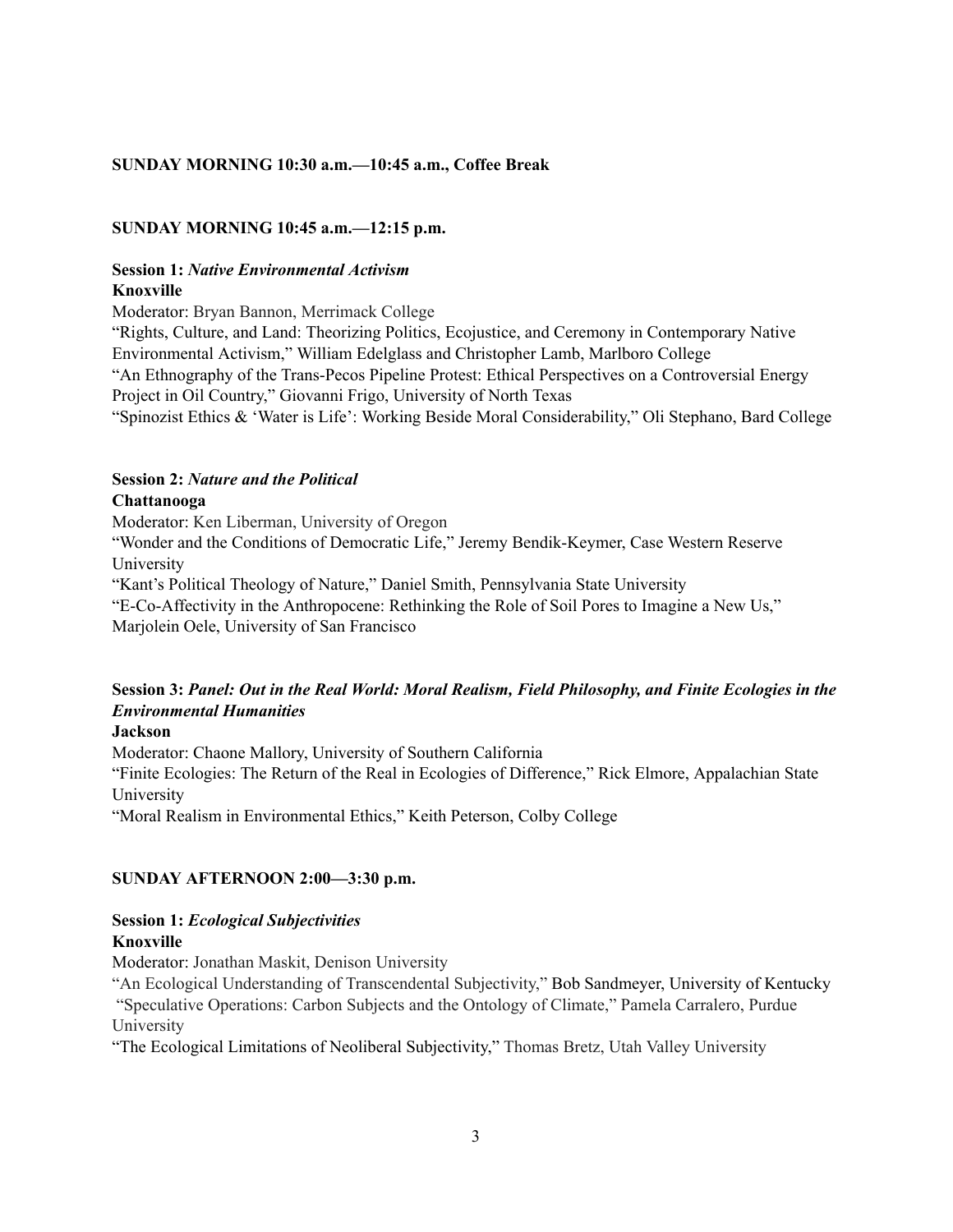# **Session 2:** *Canceled* **Chattanooga**

## **Session 3:** *Beyond the Human in Kierkegaard and Levinas* **Jackson**

Moderator: Jonathan Beever, University of Central Florida "Ecological Difference Ethics: What Do We Owe the Widow, the Orphan, Stranger…and the Non-Human?" Melissa Fitzpatrick, Boston College "Ecological Embodiment and Ethical Giving in Levinas," Christopher Cohoon, University of King's College "Despair and Selfhood in the Anthropocene," Bjørn Kristensen, Oregon State University

# **SUNDAY AFTERNOON 3:30 p.m.—3:45 p.m., Coffee Break**

# **SUNDAY AFTERNOON 3:45 p.m.—5:15 p.m.**

# **Session 1: Panel:** *Democratic Responsibilities and Future People* **Knoxville**

Moderator: Steven Vogel, Denison University

"Democratic Representation and Future People," Matthias Fritsch, Concordia University

"Double Intergenerational Responsibility," Hiroshi Abe, Kyoto University

"Future Design," Tatsuyoshi Saijo, Research Institute for Humanity and Nature, and Kochi University of Technology

# **Session 2:** *Queered and Gendered Ecologies* **Chattanooga**

Moderator: Anne Portman, University of Georgia

"Queer as Ecology: Ernst Haeckel and Diversity in Nature," Whitney Bauman, Florida International University

"Sexual Difference and Nuclear Waste Ethics: Irigaray and the Intergenerational," Michael Peterson, DePaul University

"Redefining Ecosystems: The Biocentrism of Ecocentrism," Benn Johnson, University of North Texas

# **Session 3:** *Nausea, Love, and Machines* **Jackson**

Moderator: William Edelglass, Marlboro College

"On the Centrality of the 'Environmental' Virtue of Love," Daniel Louis Crescenzo, University of Georgia

"Sartre and Thing-Power: Reading a Vital Materialist Ontology in *Nausea*," Benjamin Ross, University of North Texas

## I**AEP BUSINESS MEETING Sunday 5:30 p.m.**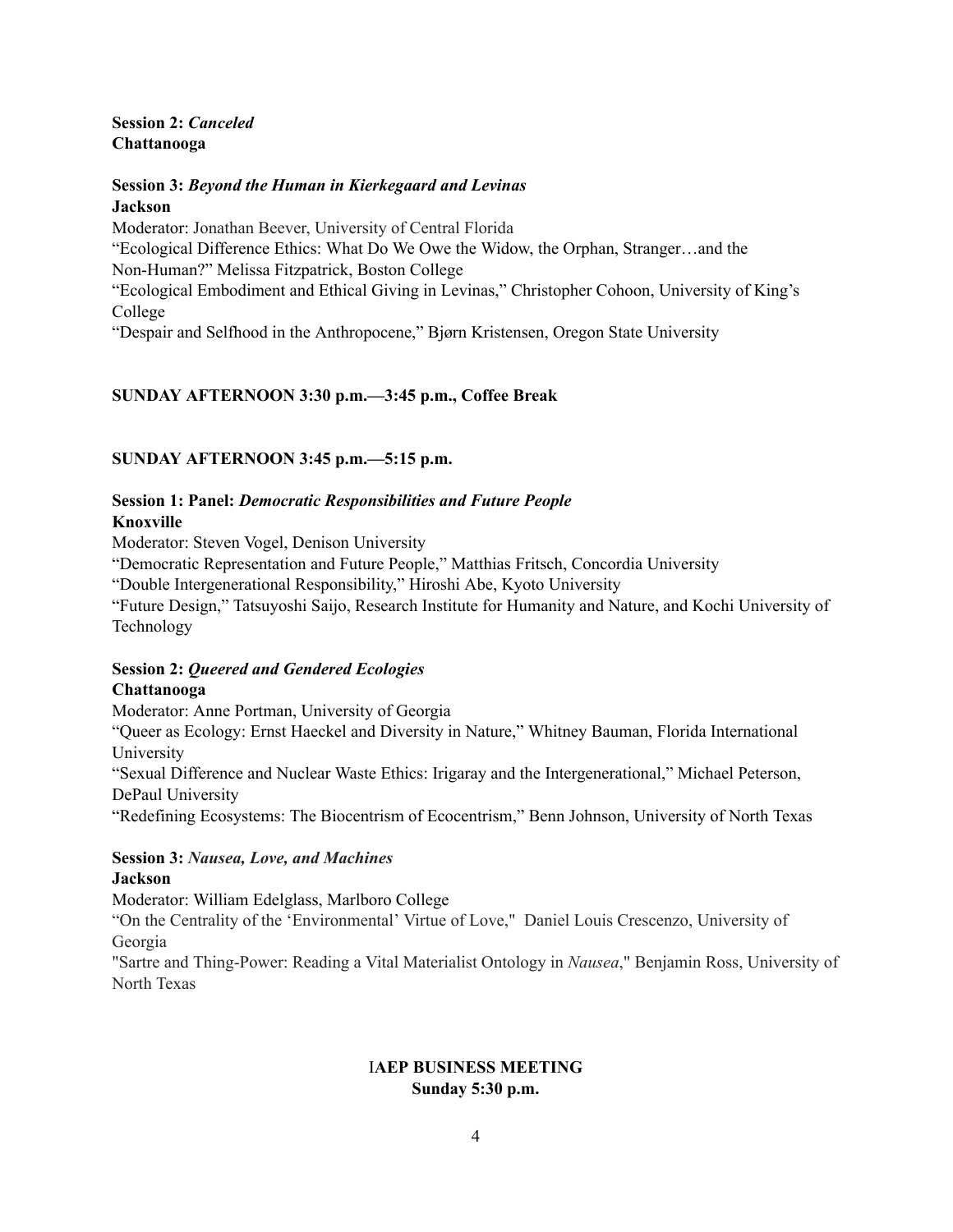## **Knoxville**

## $\mathcal{L}_\text{max}$ **MONDAY, OCTOBER 23, 2017**

## **MONDAY MORNING 9:00 a.m.—10:30 a.m.**

## **Session 1:** *Materialities and Other Subjects* **Chattanooga**

Moderator: Bryan Bannon, Merrimack College "Gloria Anzaldúa's Hydrological Semiotics," Jennifer Gammage, DePaul University "The Forgetting of Race in the Anthropocene," Nancy Tuana, Pennsylvania State University "An Eco-Political Conception of the People: An Account for Indigenous Communities," Jonathan Kwan, The Graduate Center, CUNY

#### **Session 2:** *Invited Panel: Environmental Political Theory* **Jackson**

Moderator: Steven Vogel, Denison University "Concrete Infrastructure, Concrete Liberation: Marcuse's Critical Theory as Praxis," Sarah Surak, Salisbury University "Aligning Affect and Action, Charlotte Perkins Gilman's *Herland* and Interspecies Justice," Amy Linch, Penn State University

# **MONDAY MORNING 10:30 a.m.—10:45 a.m., Coffee Break**

# **MONDAY MORNING 10:45 a.m.—12:15 p.m.**

# **Session 1:** *Panel***:** *Sacred Stories/ Sacred Land: A Phenomenology of the Sacred among the Lakota and Navaho*

# **Chattanooga**

Moderator: Barbara Muraca, Oregon State University "From 'Being' to 'Going': The Relational Language of Diné Ritual and the Appearance of Nature as Sacred," Annalee Ring, Gonzaga University "Ecstatic Intentionality: A Phenomenological Grounding for the Sacredness of Being in the Teaching of Fools Crow," Daniel Bradley, Gonzaga University

# **Session 2:** *Environmentalism in the USA*

# **Jackson**

Moderator: Bjørn Kristensen, Oregon State University "For Love of Pests: Barry Lopez, the Figure of 'Wildlife,' and Megafaunal Resurgences in the United States," Jake Greear, Western Carolina University

"Wilderness: PanAmerican and Cosmopolitan," David Henderson, Western Carolina University "Remoteness, Fragmentation, and Unity: An Ecological Feminist Critique of Wendell Berry's Agrarianism," Anne Portman, University of Georgia

# **MONDAY AFTERNOON 1:45 p.m.—3:15 p.m.**